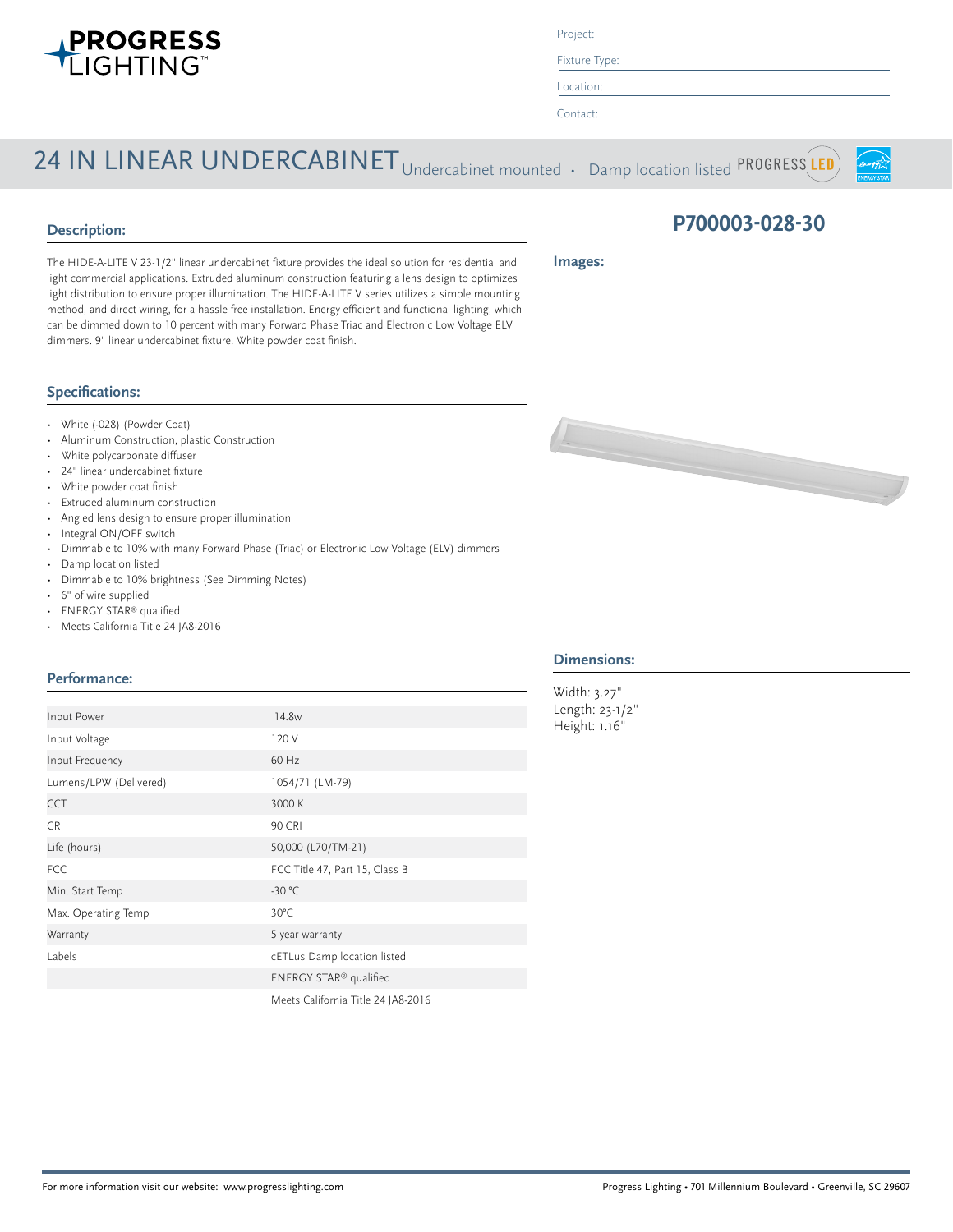

# 24 IN LINEAR UNDERCABINET Undercabinet mounted • Damp location listed PROGRESS LED

#### **Photometrics:**

### **P700003-028-30**

mergyf S

| <b>ELECTRICAL DATA</b> | P700003-028-30                 |
|------------------------|--------------------------------|
| Input Voltage          | 120 V                          |
| Input Frequency        | $60$ Hz                        |
| Input Current          | 0.124A                         |
| Input Power            | 14.8                           |
| Power Factor           | Greater than 0.90              |
| <b>THD</b>             | $<20\%$                        |
| <b>FCC</b>             | FCC Title 47, Part 15, Class B |
| Operating Temperature  | $-30 °C$ to 30°C               |
| Dimming                | Yes*                           |

\*See Dimming Notes for more information

#### **P700003-028-30**

**REPORT NUMBER:** 17.03021 **PAGE:** 4 OF 9 LED Light Engine: 3000 K 90 CRI System Wattage: 14.8 Fixture delivered lumens: 1054 Fixture Efficacy: 71 Spacing Criteria: 0.94





|     | <b>CANDELA DISTRIBUTION</b> |              |                |                                          |             | ZONAL LUMEN SUMMARY |             |                      |            |              |
|-----|-----------------------------|--------------|----------------|------------------------------------------|-------------|---------------------|-------------|----------------------|------------|--------------|
|     | <b>CANDELA DISTRIBUTION</b> |              |                |                                          | <b>FLUX</b> |                     |             | ZONE                 | LUMENS     | %FIXT        |
|     |                             | 0.0          | 45.0           | 90.0                                     | 135.0 180.0 |                     |             | $O-3O$               | 235        | 22.3         |
|     | $\mathbf 0$                 | 301          | 301            | 301                                      | 301         | 301                 |             | $O - 4O$<br>0-60     | 386<br>697 | 36.6<br>66.1 |
|     | 5                           | 315          | 309            | 306                                      | 288         | 285                 | 28          | $O - 9O$             | 982        | 93.1         |
|     | 15                          | 336          | 320            | 295                                      | 258         | 247                 | 82          | 90-120               | 68         | 6.4          |
|     | 25                          | 345          | 319            | 273                                      | 219         | 203                 | 125         | 90-130               | 71         | 6.7          |
|     | 35                          | 344          | 308            | 241                                      | 174         | 154                 | 152         | 90-150<br>$90 - 180$ | 72         | 6.9          |
| 'n, | 45                          | 330          | 286            | 202                                      | 127         | 106                 | 160         | $0 - 180$            | 72<br>1054 | 6.9<br>100.0 |
|     | 55                          | 306          | 256            | 157                                      | 79          | 63                  | 151         |                      |            |              |
| ŗ., | 65                          | 272          | 218            | 107                                      | 38          | 29                  | 127         |                      |            |              |
|     | 75                          | 229          | 172            | 56                                       | 11          | 9                   | 95          |                      |            |              |
| 'n, | 85                          | 181          | 123            | 11<br>$\mathbf{2}$<br>$\mathbf{z}$<br>63 |             |                     |             |                      |            |              |
|     | 90                          | 155          | 99             | $\mathbf 0$                              | L           | L                   |             |                      |            |              |
|     | 95                          | 129          | 75             | $\mathbf 0$                              | 0           | 0                   | 38          |                      |            |              |
|     | 105                         | 82           | 37             | $\mathbf 0$                              | $\mathbf 0$ | 0                   | 20          |                      |            |              |
|     | 115                         | 44           | 14             | $\mathbf 0$                              | 0           | 0                   | 9           |                      |            |              |
|     | 125                         | 18           | $\overline{4}$ | $\mathbf 0$                              | 0           | 0                   | 3           |                      |            |              |
|     | 135                         | 6            | L              | 0                                        | 0           | 0                   | ı           |                      |            |              |
|     | 145                         | $\mathbf{2}$ | L              | $\mathbf 0$                              | 0           | 0                   | 0           |                      |            |              |
|     | 155                         | $\mathbf 0$  | $\mathbf 0$    | 0                                        | $\mathbf 0$ | 0                   | 0           |                      |            |              |
|     | 165                         | $\mathbf 0$  | $\mathbf 0$    | 0                                        | 0           | 0                   | $\mathbf 0$ |                      |            |              |
|     | 175                         | $\mathbf 0$  | $\mathbf 0$    | 0                                        | $\mathbf 0$ | 0                   | $\mathbf 0$ |                      |            |              |
|     | 180                         | $\mathbf 0$  | $\mathbf 0$    | 0                                        | $\mathbf 0$ | 0                   |             |                      |            |              |
|     |                             |              |                |                                          |             |                     |             |                      |            |              |